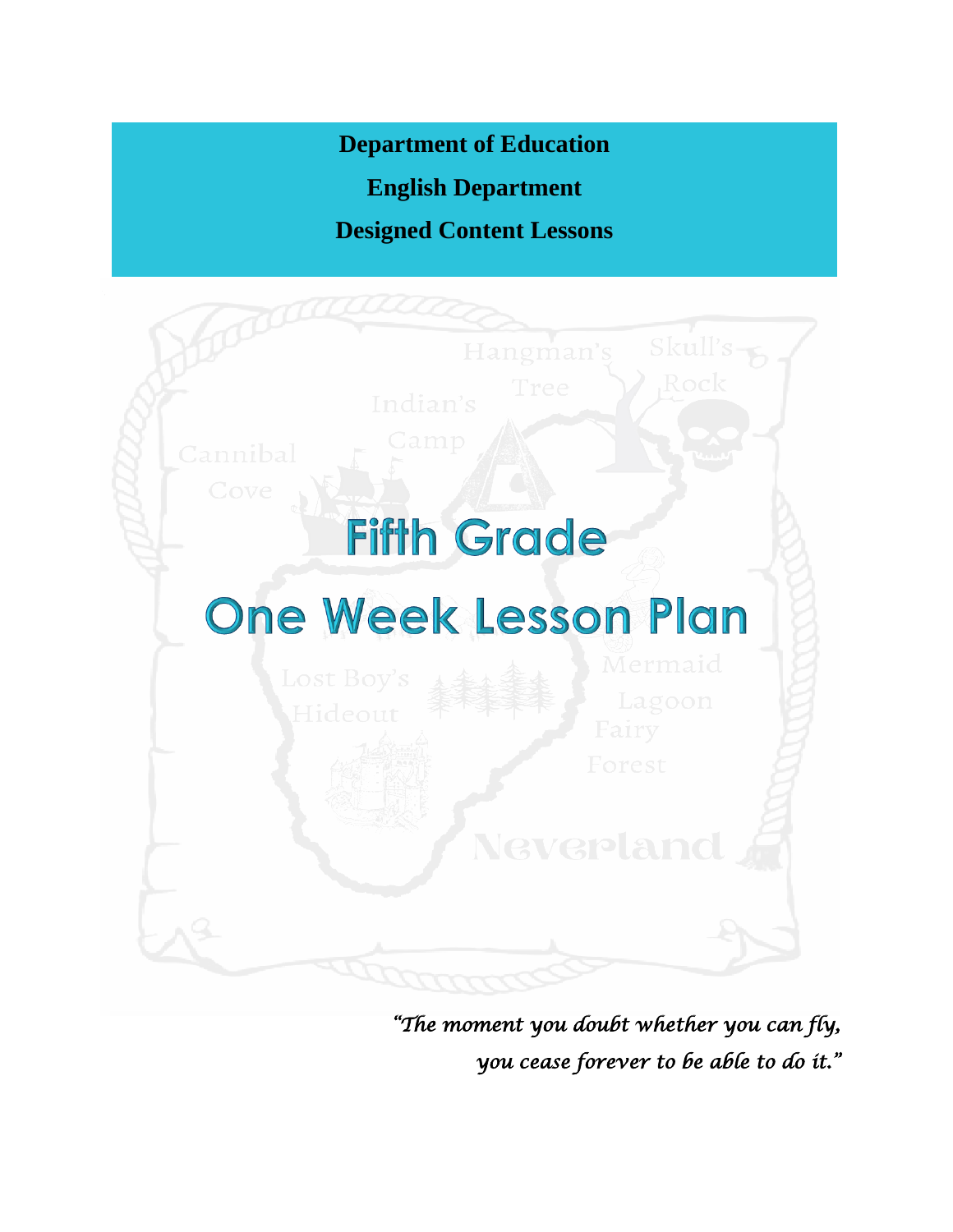# **Curricular Alignment**

#### **Unit: 5.3 My Neighborhood**

#### **Theme: Reading Comprehension, Main Idea and Details**

#### **I- Objectives:**

#### **While the students engage in this weekly lesson, they will be able to:**

1. Read both guided and individually to gain new vocabulary and apply it correctly in a new context.

2. Identify, state, and paraphrase the main idea or topic and important details from read alouds of a variety of simple literary texts.

3. Recognize and analyze non-fiction text features to build and enhance comprehension.

4.Identify and employ a variety of sentence types and verbs and to communicate effectively in writing.

## **II- Standards and Expectations**

## **Reading**

**5.R.1** Use in-depth critical reading to describe, explain, and evaluate cultural identity, and relationships, referring to details in a text. Recognize supporting details from the texts. **5.R.3L** Describe in depth a character, setting, or event in a story.

**5.R.9L** Compare and contrast the treatment of similar themes and topics (e.g., opposition of good and evil) and patterns of events (e.g., the quest) in stories, myths, and traditional literature from different cultures.

**5.R.FS.12** Know and apply phonics and word analysis skills to decode words.

#### **Writing**

**5.W.4** Develop and strengthen writing by applying appropriate sentence structure and word order.

## **Language**

**5.LA.4a** Use context clues and other strategies to help determine word meaning.

**5.LA.5c** Use the relationship between particular words to better understand the words.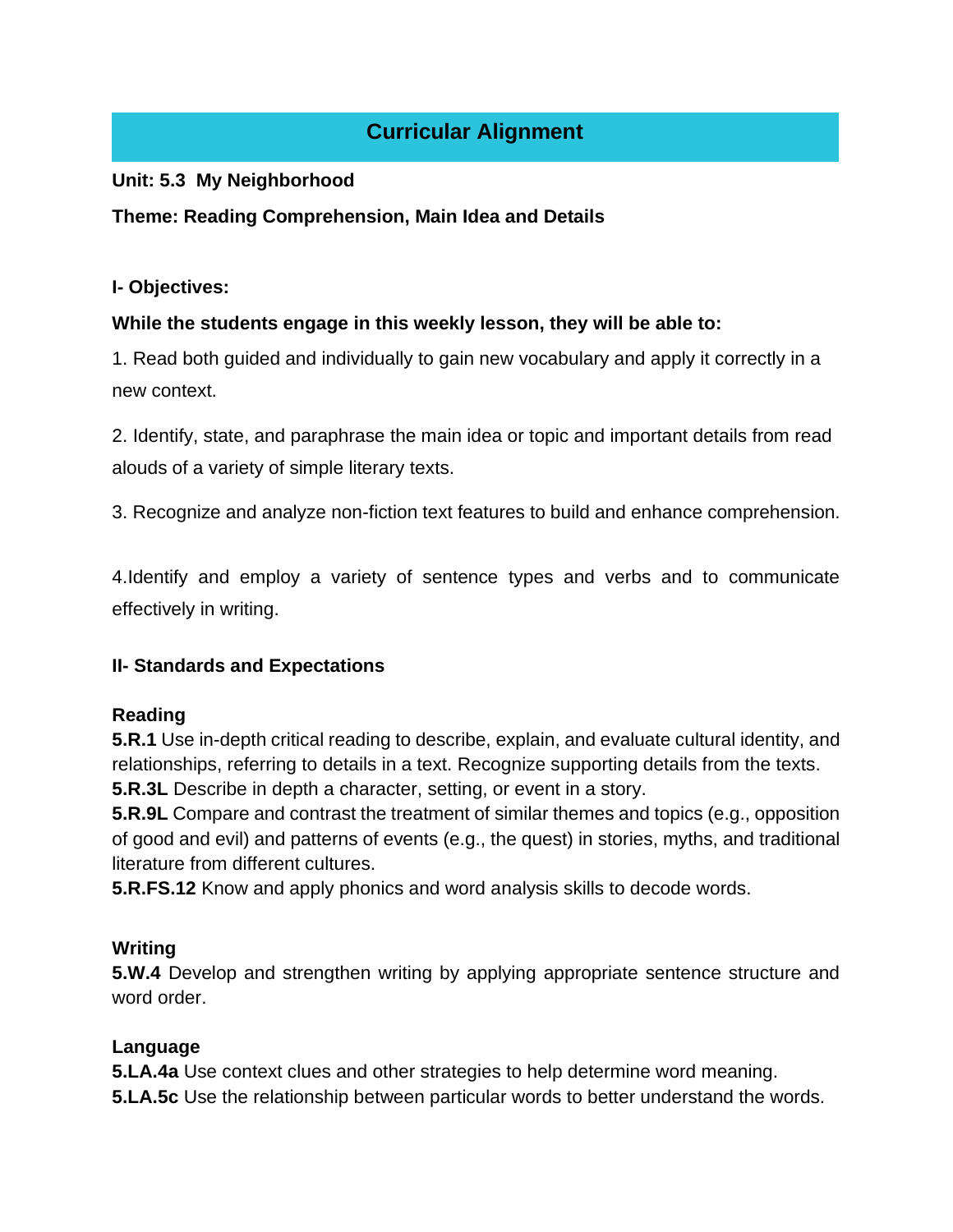# **Reading Comprehension Lesson The Mermaids' Lagoon:** Excerpt from **Peter Pan** by **J.M. Barrie**

## **Introduction:**

In the book Peter Pan, Peter appears to Wendy one night and tries to convince her to leave London and go to Neverland with him. Neverland is an **imaginary** country filled with **mythical creatures** and "Lost Boys" who refuse to grow up. One of the ways in which Peter Pan tempts her to join him is by telling her that there are **mermaids** in Neverland. Wendy is very excited by the idea of getting to see mermaids.

After Wendy and her brothers join Peter and the Lost Boys in Neverland, Peter often disappears and returns "with mermaid **scales** still sticking to him, and yet he's not able to say for certain what had been happening. Later, when Wendy is badly shot with an arrow, Peter begs her to get better, so he can show her the mermaids.

## **What can be inferred by reading the introduction?**

- o Wendy and her brothers want to see mermaids.
- o Peter does not like the mermaids.
- o Wendy doesn't want to see mermaids.



## **Vocabulary in Context:**

- **Mermaids** are **mythical creatures** with the upper body of a woman and the tail of a fish, covered in **scales**. Mermaids or sirens are usually described as beautiful and musical beings. They are said to have such lovely voices that sailors are drawn to them by their songs. Some stories also claim that mermaids can predict the future.
- **Mythical creatures**, like dragons and fairies, are **imaginary**, that means are not real, and form part of folktales and fantasy stories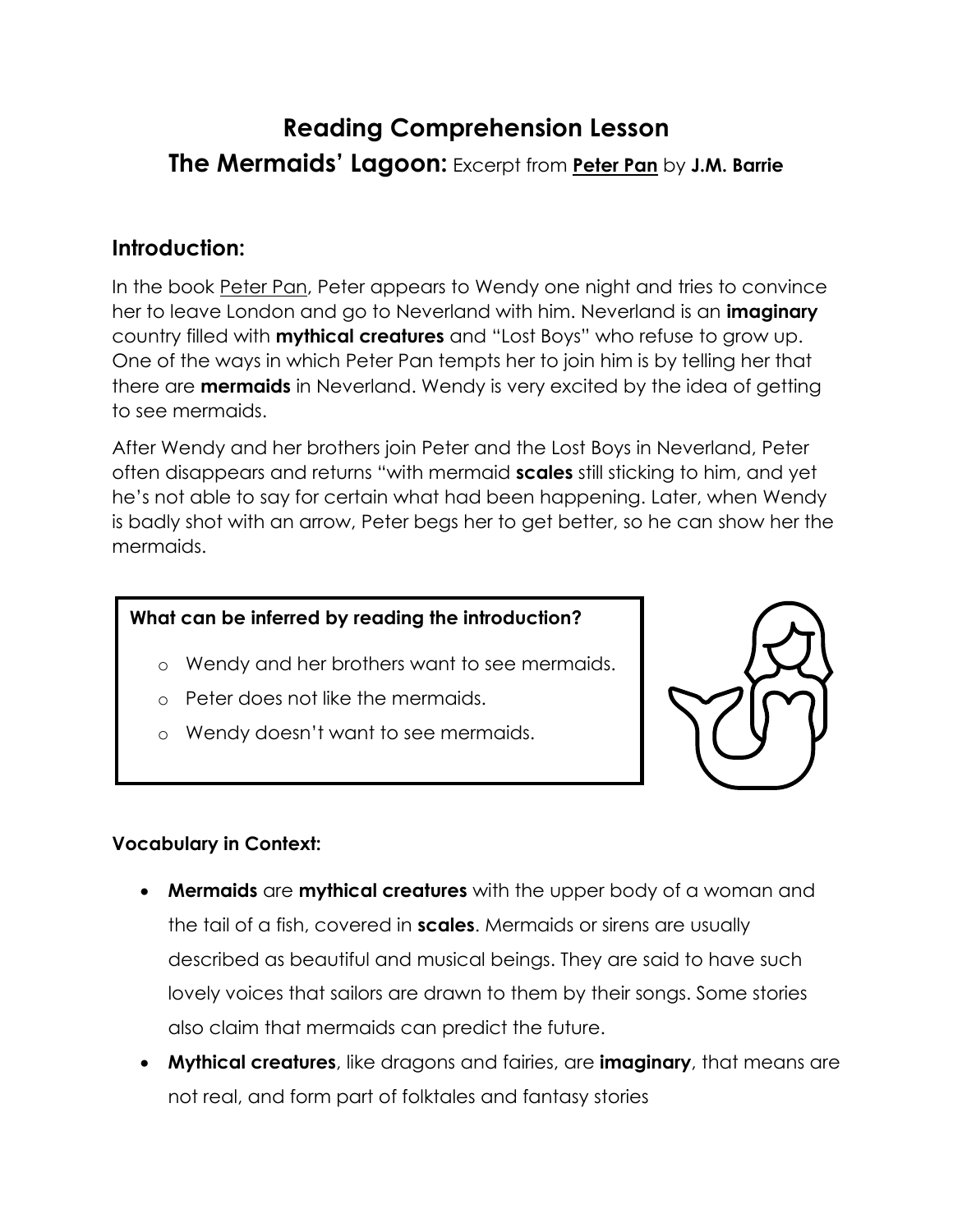## **I- Activity:**

Think of other mythical creatures like the mentioned above

1. Which is your favorite and why? \_\_\_\_\_\_\_\_\_\_\_\_\_\_\_\_\_\_\_\_\_\_\_\_\_\_\_\_\_\_\_\_\_\_\_\_\_\_\_\_\_\_\_

2. Illustrate it with a drawing and describe the creature by writing two sentences.

 $\_$  , and the set of the set of the set of the set of the set of the set of the set of the set of the set of the set of the set of the set of the set of the set of the set of the set of the set of the set of the set of th

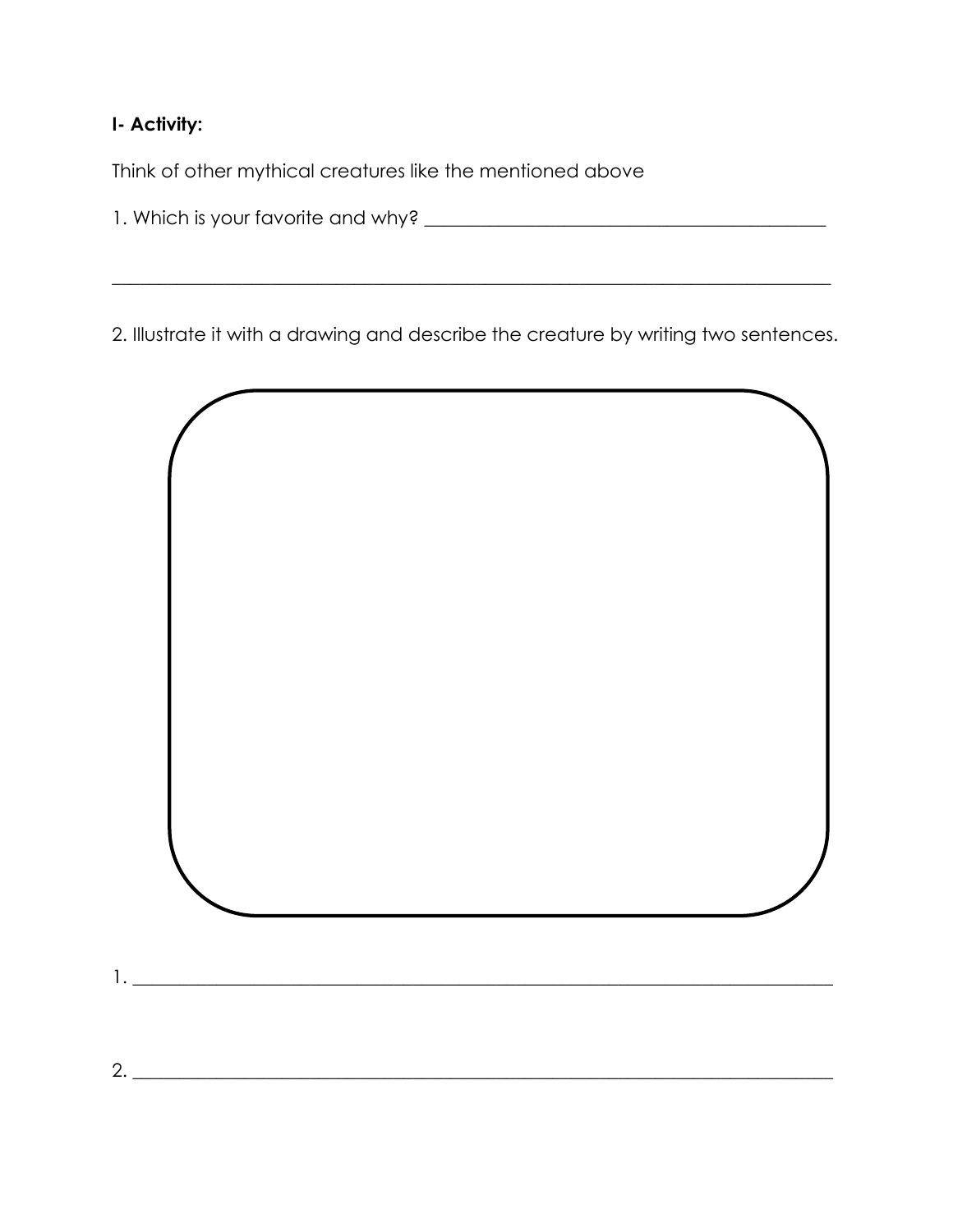

**The Mermaid Lagoon**

(1) If you shut your eyes and are a **lucky** one, you may see at times a **shapeless** pool of lovely **pale** colors suspended in the **darkness**; then if you squeeze your eyes tighter, the pool begins to take shape, and the colors become so **vivid** that with another squeeze they must go on fire. But just before they go on fire you see the **lagoon**. This is the nearest you ever get to it on the

According to paragraph one, "Neverland is **an imaginary place**." Which detail from this paragraph indicates that Neverland is an imaginary place?

- a) "see the surf and hear the mermaids singing"
- b) "pool of lovely pale colors"
- c) "the nearest you ever get to it on mainland"

mainland, just one heavenly moment; if there could be two moments you might see the **surf** and hear the mermaids singing.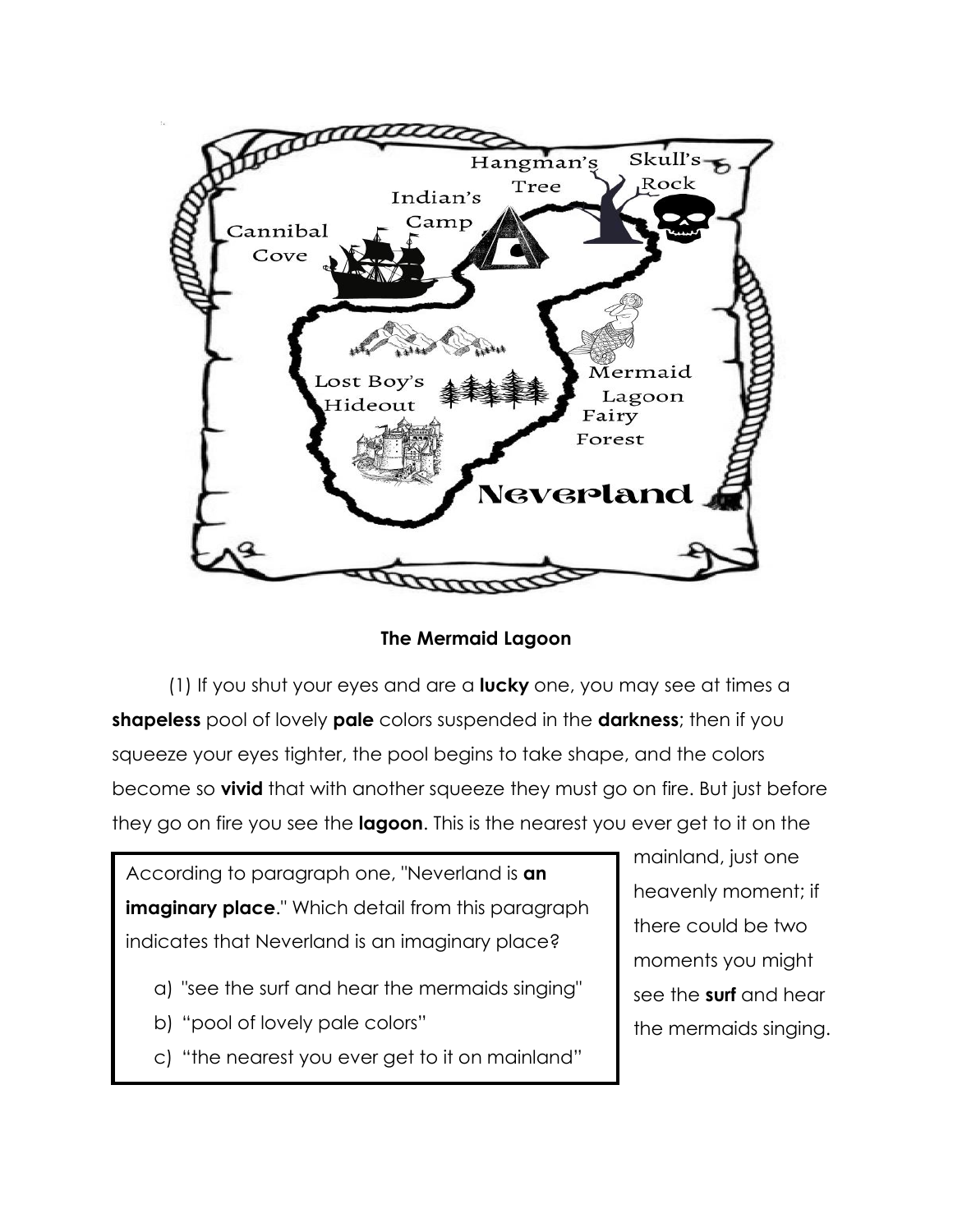(2) The children often spent long summer days on this lagoon, swimming or **floating** most of the time, playing the mermaid games in the water, and so forth. You must not think from this that the mermaids were on friendly terms with them: on the contrary, it was among Wendy's lasting **regrets** that all the time she was on the island she never had a **civil** word from one of them. When she stole softly to the edge of the lagoon she might see them by the score, especially on Marooners' Rock, where they loved to **bask**, **combing** out their hair in a lazy way that quite irritated her; or she might even swim, on **tiptoe** as it were, to within a yard of them, but then they saw her and **dived**, probably splashing her with their tails, not by accident, but intentionally.

(3) They treated all the boys in the same way, except of course Peter, who **chatted** with them on Marooners' Rock by the hour and sat on their tails when they got **cheeky**. He gave Wendy one of their combs.

(4)The most **haunting** time at which to see them is at the turn of the moon, when they **utter** strange **wailing** cries; but the lagoon is dangerous for mortals then, and until the evening of which we have now to tell, Wendy had never seen the lagoon by moonlight, less from fear, for of course Peter would have accompanied her, than because she had strict rules about everyone being in bed by seven. She was often at the lagoon, however, on sunny days after rain, when the mermaids come up in extraordinary numbers to play with their bubbles. The bubbles of many colors made in rainbow water they treat as balls, hitting them **gaily** from one to another with their tails, and trying to keep them in the rainbow till they burst. The goals are at each end of the rainbow, and the keepers only are allowed to use their hands. Sometimes a dozen of these games will be going on in the lagoon at a time, and it is quite a pretty **sight**.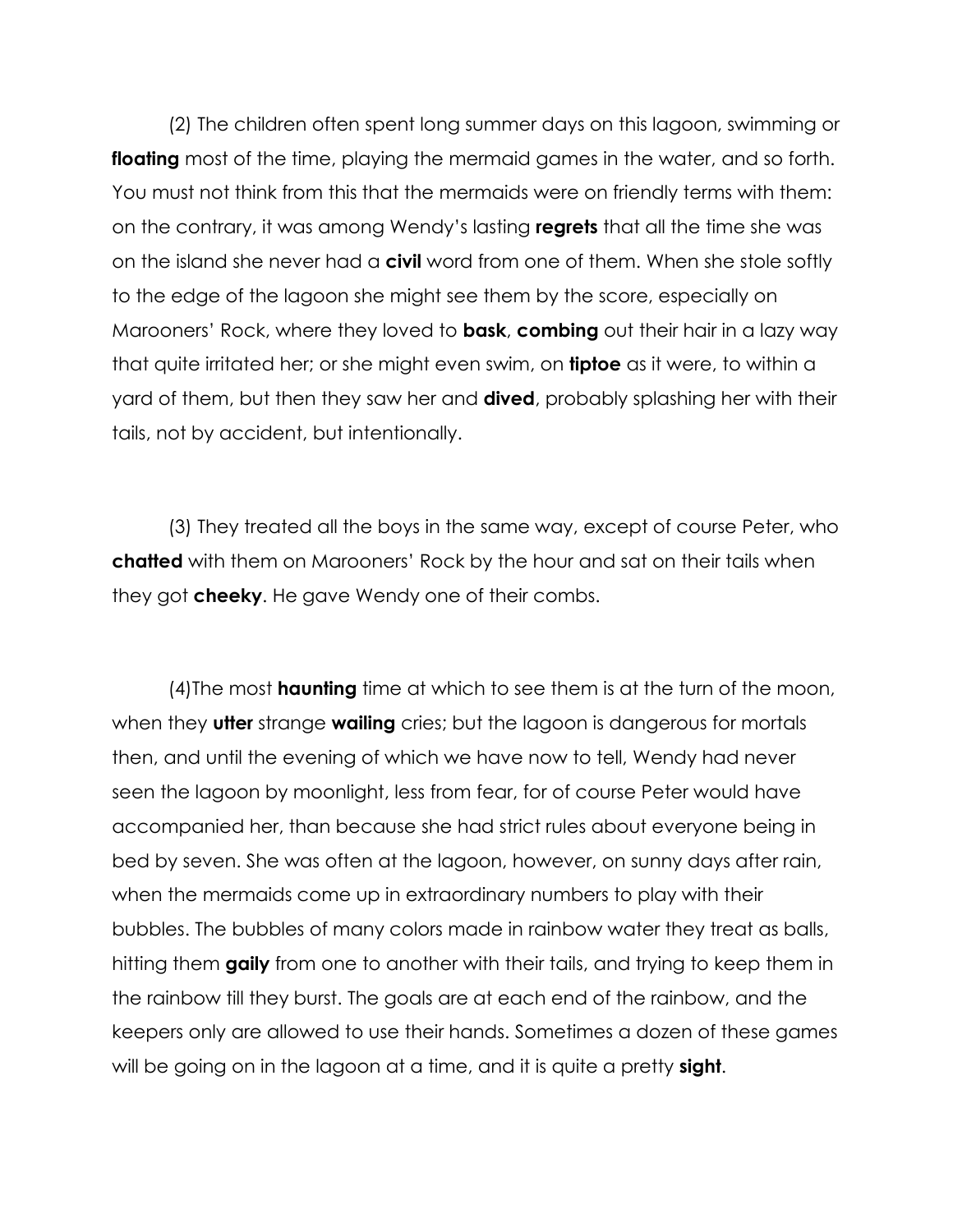# **Activity II: After Reading the story, answer the following exercises on details carefully.**

1. Read paragraph 2 and tell which are the activities the boys did in the lagoon: a) combing their hair b) swimming, floating, and playing mermaid games c) splashing their tails 2. According to paragraph 4, why do you think Wendy was not seen the lagoon by moonlight before? a) She was very strict about bedtime. b) Peter would not accompany her. c) She was afraid.

3. List three or more things that the mermaids often do in the lagoon.



4. Write three words would you use to describe the mermaid's behavior.

5. If you were Wendy, how would you describe the mermaids to someone outside of Neverland? You can use details from the text to support your answer.

 $\_$  , and the set of the set of the set of the set of the set of the set of the set of the set of the set of the set of the set of the set of the set of the set of the set of the set of the set of the set of the set of th

 $\_$  , and the set of the set of the set of the set of the set of the set of the set of the set of the set of the set of the set of the set of the set of the set of the set of the set of the set of the set of the set of th

 $\_$  , and the set of the set of the set of the set of the set of the set of the set of the set of the set of the set of the set of the set of the set of the set of the set of the set of the set of the set of the set of th

 $\_$  , and the set of the set of the set of the set of the set of the set of the set of the set of the set of the set of the set of the set of the set of the set of the set of the set of the set of the set of the set of th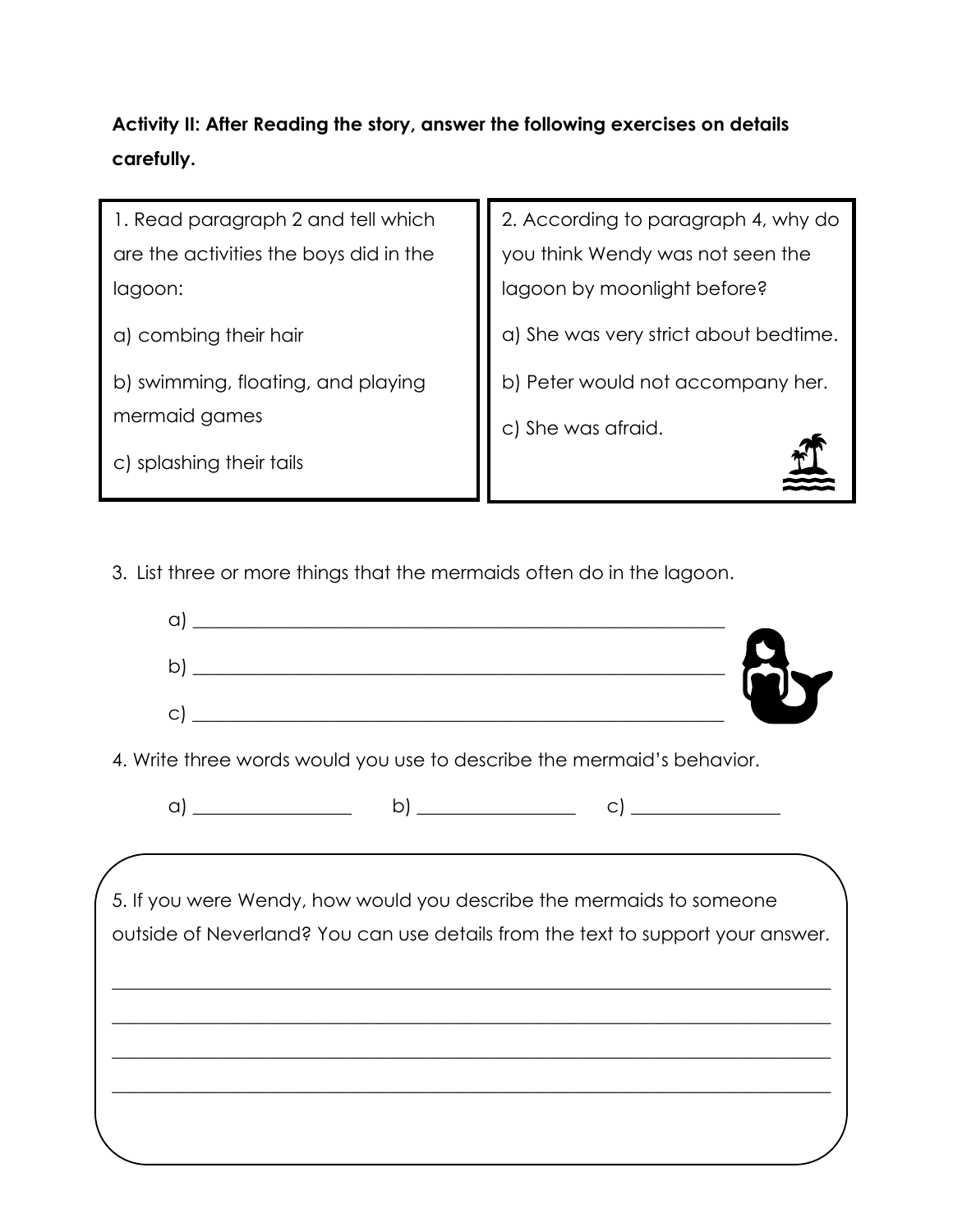# **Activity III**

# **A. Vocabulary: Match each word with its meaning.**

| 1. Vivid     | a. lively, intense                |
|--------------|-----------------------------------|
| 2. bask      | b. opposite                       |
| 3. contrary  | c. not quickly forgotten          |
| 4. utter     | d. without defined form           |
| 5. haunting  | d. make a sound with the voice    |
| 6. wailing   | e. insolent                       |
| 7. cheeky    | f. lie exposed to warmth or light |
| 8. shapeless | g. howling                        |

# **B. Choose the best antonym for each word.**

## **1. regrets**

| a) remorse    | b) comforts   | c) concerns  |
|---------------|---------------|--------------|
| 2. civil      |               |              |
| a) unkind     | b) refined    | c) humane    |
| 3. sight      |               |              |
| a) visibility | b) seeing     | c) blindness |
| 4. darkness   |               |              |
| a) dimness    | b) brightness | c) blackness |
| 5. gaily      |               |              |
| a) cheerfully | b) merrily    | c) sadly     |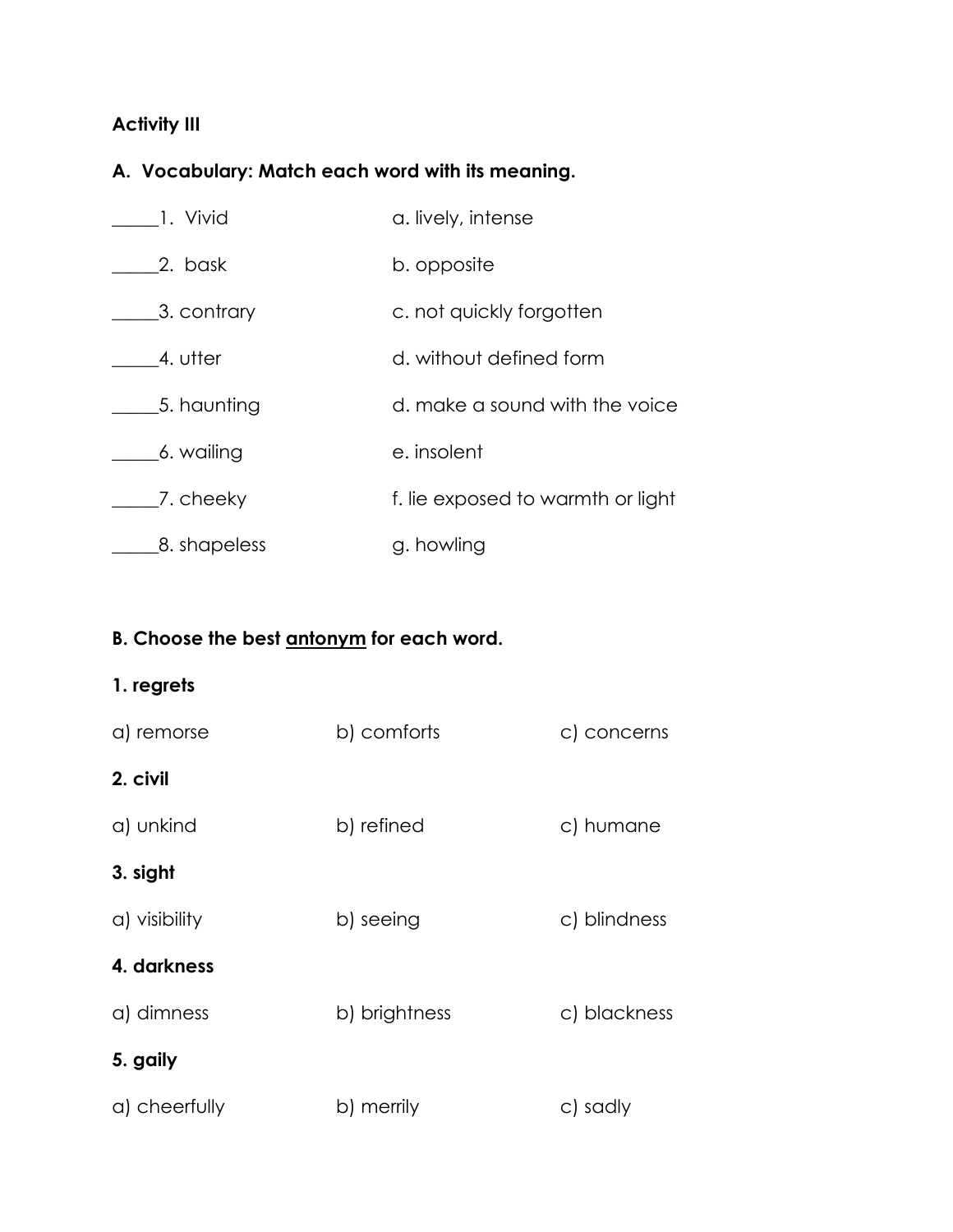## **C. Write a sentence with each on of the following words:**

## **D. Draw to illustrate the following terms:**

| 2. dive | 3. mermaid |                         |
|---------|------------|-------------------------|
|         |            |                         |
|         |            |                         |
|         |            |                         |
|         |            |                         |
|         |            |                         |
|         |            | ,<br>$\frac{1}{2}$<br>ᄪ |
|         |            |                         |

E. Adjectives are words used to describe. Go back to the story and choose five characters from the words in bold. Write the word that they are describing.

## Example: **vivid** colors

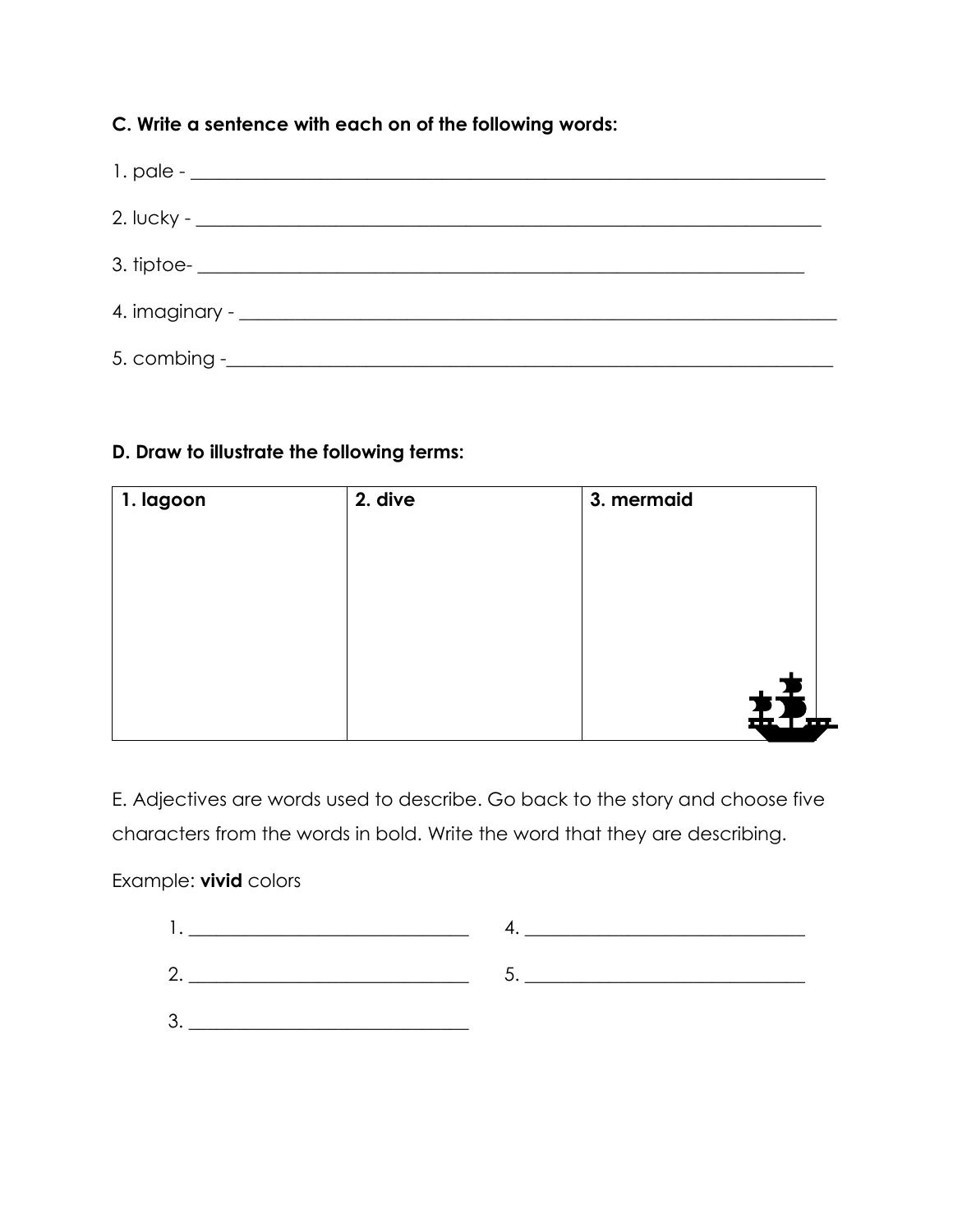**Activity IV- Story Mapping and Sequence of Events:**

|                                                                                                                                                                                                                                                                                                                                                                                             | Author: Authority of the Authority of the Authority of the Authority of the Authority of the Authority of the A                                                                                                                                                                                                                                                              |
|---------------------------------------------------------------------------------------------------------------------------------------------------------------------------------------------------------------------------------------------------------------------------------------------------------------------------------------------------------------------------------------------|------------------------------------------------------------------------------------------------------------------------------------------------------------------------------------------------------------------------------------------------------------------------------------------------------------------------------------------------------------------------------|
| <b>Characters:</b>                                                                                                                                                                                                                                                                                                                                                                          | <b>Characteristics:</b>                                                                                                                                                                                                                                                                                                                                                      |
| 1. Main Character:                                                                                                                                                                                                                                                                                                                                                                          |                                                                                                                                                                                                                                                                                                                                                                              |
|                                                                                                                                                                                                                                                                                                                                                                                             |                                                                                                                                                                                                                                                                                                                                                                              |
| 2. Secondary Characters:                                                                                                                                                                                                                                                                                                                                                                    |                                                                                                                                                                                                                                                                                                                                                                              |
| $\begin{picture}(180,10) \put(0,0){\dashbox{0.5}(10,0){ }} \put(15,0){\circle{10}} \put(15,0){\circle{10}} \put(15,0){\circle{10}} \put(15,0){\circle{10}} \put(15,0){\circle{10}} \put(15,0){\circle{10}} \put(15,0){\circle{10}} \put(15,0){\circle{10}} \put(15,0){\circle{10}} \put(15,0){\circle{10}} \put(15,0){\circle{10}} \put(15,0){\circle{10}} \put(15,0){\circle{10}} \put(15$ | $\overline{\phantom{a}}$ , and the contract of the contract of $\overline{\phantom{a}}$ , and $\overline{\phantom{a}}$ , and $\overline{\phantom{a}}$ , and $\overline{\phantom{a}}$ , and $\overline{\phantom{a}}$ , and $\overline{\phantom{a}}$ , and $\overline{\phantom{a}}$ , and $\overline{\phantom{a}}$ , and $\overline{\phantom{a}}$ , and $\overline{\phantom{a$ |
|                                                                                                                                                                                                                                                                                                                                                                                             |                                                                                                                                                                                                                                                                                                                                                                              |
| Where does the story take place?                                                                                                                                                                                                                                                                                                                                                            | What is the problem in the story?                                                                                                                                                                                                                                                                                                                                            |
|                                                                                                                                                                                                                                                                                                                                                                                             |                                                                                                                                                                                                                                                                                                                                                                              |
| Organize events in order.                                                                                                                                                                                                                                                                                                                                                                   |                                                                                                                                                                                                                                                                                                                                                                              |
| ____ Peter Pan gave Wendy a                                                                                                                                                                                                                                                                                                                                                                 |                                                                                                                                                                                                                                                                                                                                                                              |
| mermaid's comb.                                                                                                                                                                                                                                                                                                                                                                             |                                                                                                                                                                                                                                                                                                                                                                              |
| The children played mermaid                                                                                                                                                                                                                                                                                                                                                                 |                                                                                                                                                                                                                                                                                                                                                                              |
| games in the lagoon.                                                                                                                                                                                                                                                                                                                                                                        | How does the story end?                                                                                                                                                                                                                                                                                                                                                      |
| Mermaids hit the rainbow                                                                                                                                                                                                                                                                                                                                                                    |                                                                                                                                                                                                                                                                                                                                                                              |
| water bubbles like balls.                                                                                                                                                                                                                                                                                                                                                                   |                                                                                                                                                                                                                                                                                                                                                                              |
| Wendy went to the lagoon                                                                                                                                                                                                                                                                                                                                                                    |                                                                                                                                                                                                                                                                                                                                                                              |
| mostly in sunny days after the rain.                                                                                                                                                                                                                                                                                                                                                        |                                                                                                                                                                                                                                                                                                                                                                              |
|                                                                                                                                                                                                                                                                                                                                                                                             |                                                                                                                                                                                                                                                                                                                                                                              |
|                                                                                                                                                                                                                                                                                                                                                                                             |                                                                                                                                                                                                                                                                                                                                                                              |